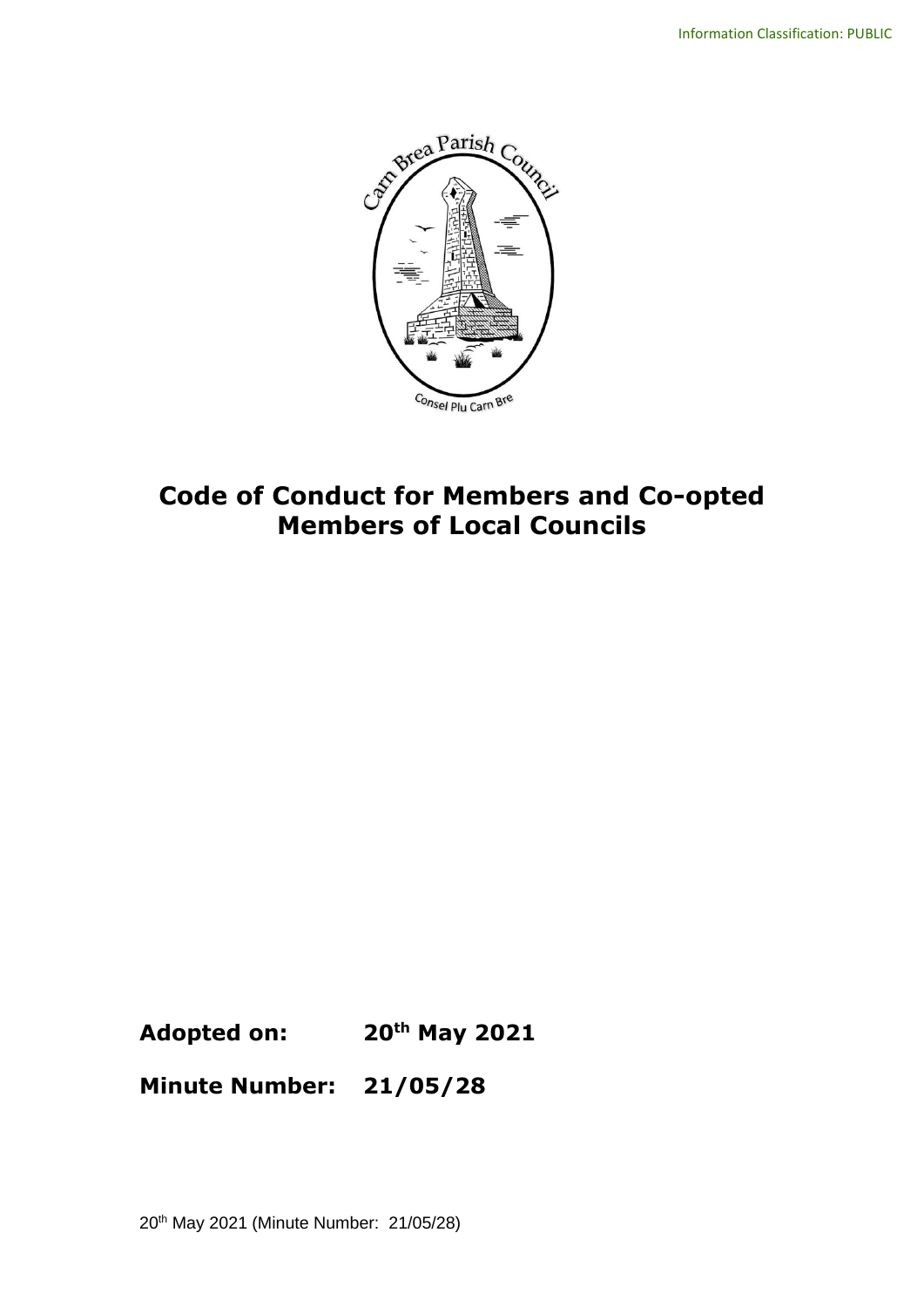#### **General principles of public life**

The Localism Act 2011 requires the Council to adopt a Code of Conduct for Members that is consistent with the following principles:

**Selflessness** – Members should serve only the public interest and should never improperly confer an advantage or disadvantage on any person.

**Honesty and integrity** – Members should not place themselves in situations where their honesty and integrity may be questioned. The public nature of a Member's role means the distinction between acting in your official capacity and your private life may become blurred and a Member's honesty and integrity may therefore be questioned.

As a result, a Member must ensure that, as far as possible, there is clear separation between what they do in their private life and in their capacity as a Member. This is especially the case when a Member's activity in their private life relates to the functions of the Council and/or their corporate responsibilities as a Member such that a reasonable member of the public may perceive that the conduct comes within the scope of this Code of Conduct.

**Objectivity** – Members should make decisions on merit, including when making appointments, awarding contracts, or recommending individuals for rewards or benefits.

**Accountability** – Members should be accountable to the public for their actions and the manner in which they carry out their responsibilities and should co-operate fully and honestly with any scrutiny appropriate to their particular office.

**Openness** – Members should be as open as possible about their actions and those of their authority and should be prepared to give reasons for those actions.

**Leadership** – Members should promote and support these principles by leadership and, by example, and should act in a way that secures or preserves public confidence.

Cornwall Council also expects its Members to observe the following principles:

**Duty to uphold the law** – Members should uphold the law and, on all occasions, act in accordance with the trust that the public is entitled to place in them.

**Personal judgement** – Members may take account of the views of others, including their political groups, but should reach their own conclusions on the issues before them and act in accordance with those conclusions.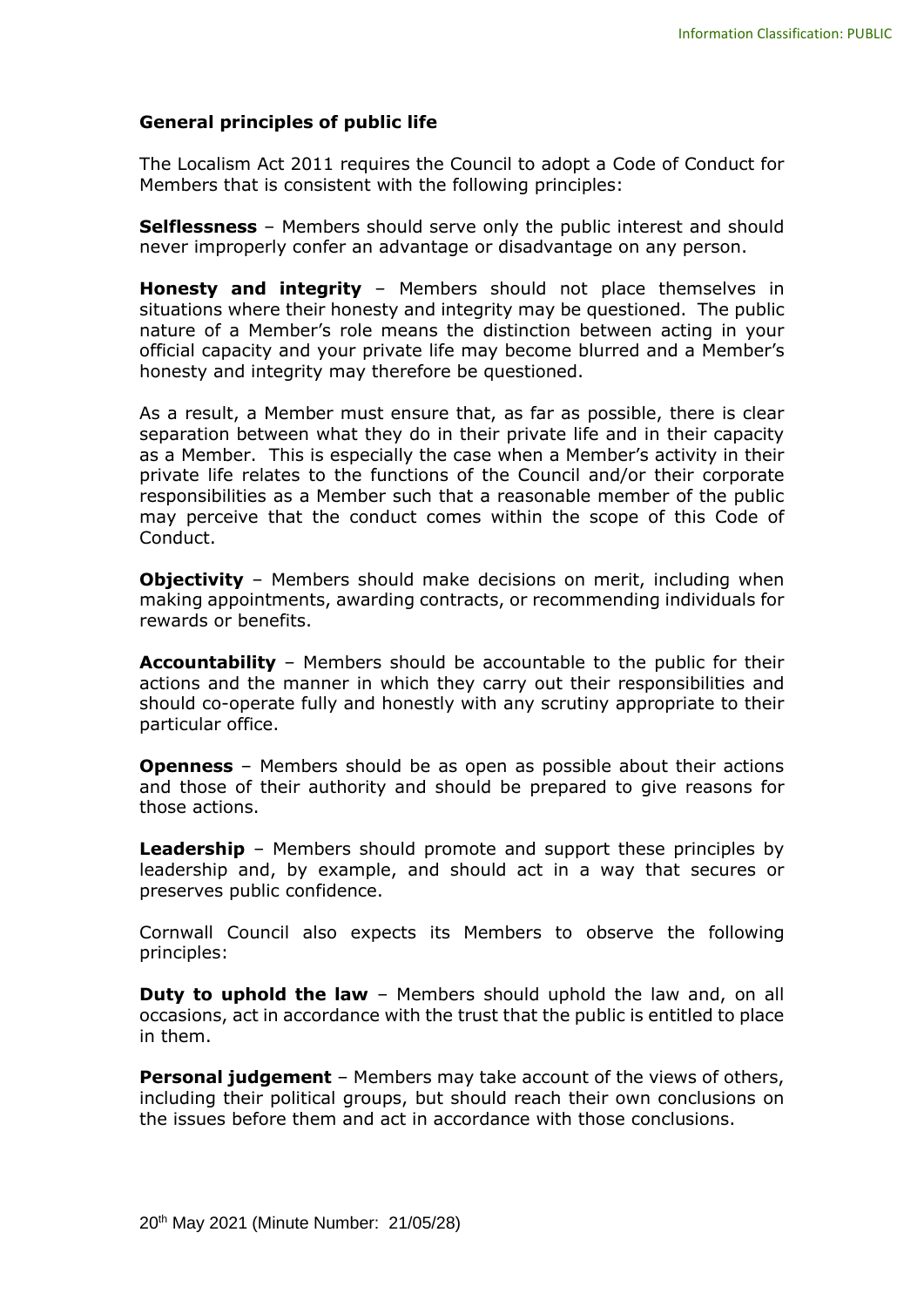**Respect for others** – Members should promote equality by not discriminating unlawfully against any person, and by treating people with respect, regardless of their race, age, religion, gender, sexual orientation or disability. They should respect the impartiality and integrity of the authority's statutory officers and its other employees.

**Stewardship** – Members should do whatever they are able to do to ensure that their authorities use their resources prudently, and in accordance with the law.

Whilst these overriding principles are not formally part of the Code of Conduct, they underpin the purpose and provisions of the Code of Conduct and are principles in accordance with which Members should conduct themselves.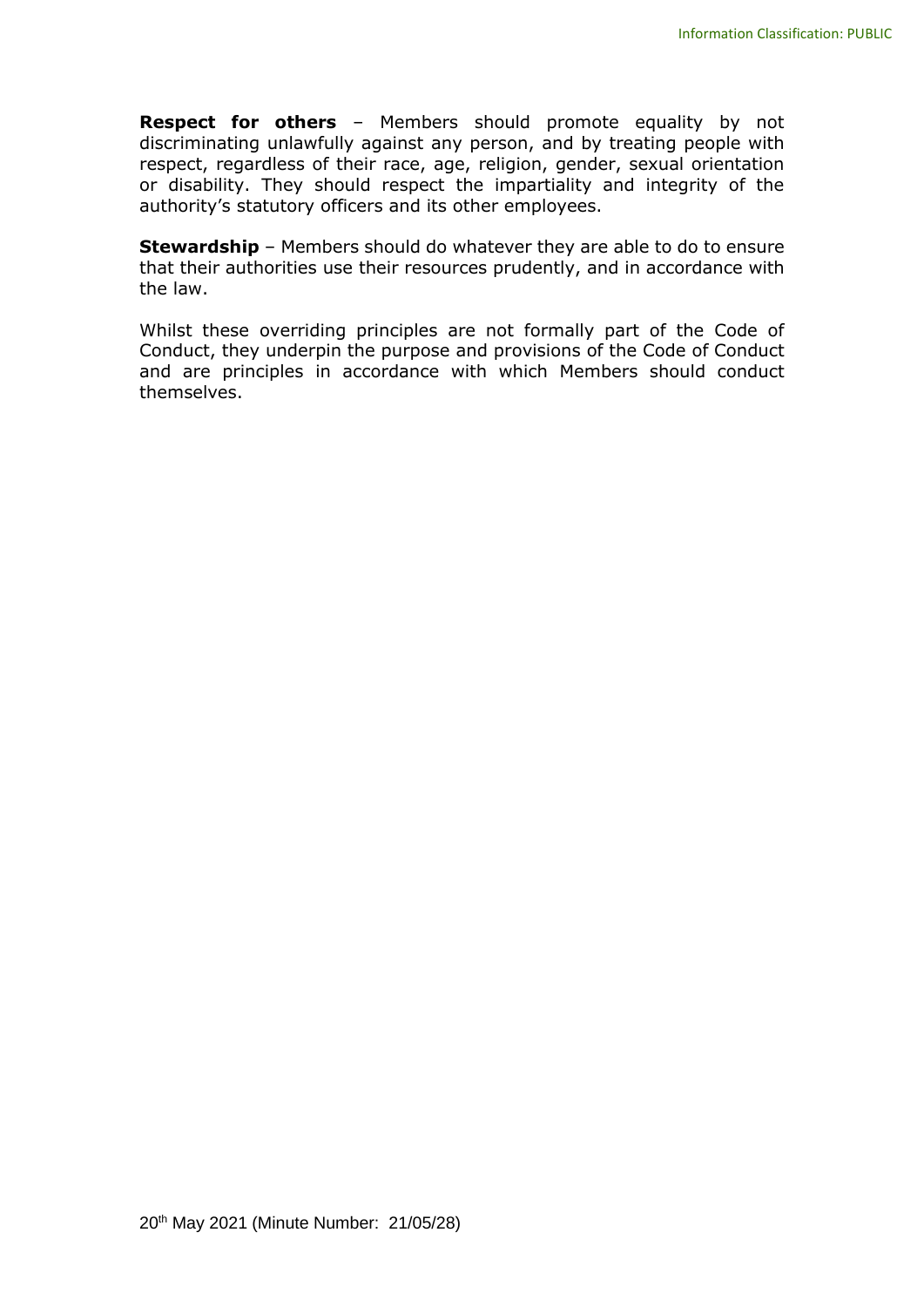#### **Introduction and Interpretation**

- 1. This Code of Conduct has been adopted by Cornwall Council to support its duty to promote and maintain high standards of conduct by Members of the Council as required by the Localism Act 2011. The Standards Committee assumes ownership of the Code on behalf of the Council and also monitors the operation of the Code in conjunction with the Monitoring Officer.
- 2. In this Code:

"**disclosable pecuniary interest**" means an interest described in Part 5A of this Code and which is an interest of a Member or an interest of (i) that Member's spouse or civil partner; (ii) a person with whom that Member is living as husband or wife; or (iii) a person with whom that Member is living as if they were civil partners, and that Member is aware that that other person has the interest as found on page 11 of this Code

"**dispensation**" means a dispensation granted by the Standards Committee of the Council or other appropriate person or body which relieves a Member from one or more of the restrictions set out in subparagraphs 3(5)(i), 3(5)(ii) and 3(5)(iii) of Part 3 of this Code to the extent specified in the dispensation

"**interest**" means any disclosable pecuniary interest or any disclosable non-registerable interest where the context permits

"**meeting**" means any meeting of the Council, the Cabinet and any of the Council's or the Cabinet's committees, sub-committees, joint committees, joint sub-committees, area committees or working groups

"**Member**" includes an Elected Member and a Co-opted Member

"**non-registerable interest**" mean an interest as defined in Part 5B of this Code as found on page 13 of this Code

"**register**" means the register of disclosable pecuniary interests maintained by the Monitoring Officer of the Council

"**sensitive interest**" means an interest that a Member has (whether or not a disclosable pecuniary interest) in relation to which the Member and the Monitoring Officer consider that disclosure of the details of that interest could lead to the Member, or a person connected with the Member, being subject to violence or intimidation

**"trade union"** means a trade union within the meaning of the Trade Union and Labour Relations (Consolidation) Act 1992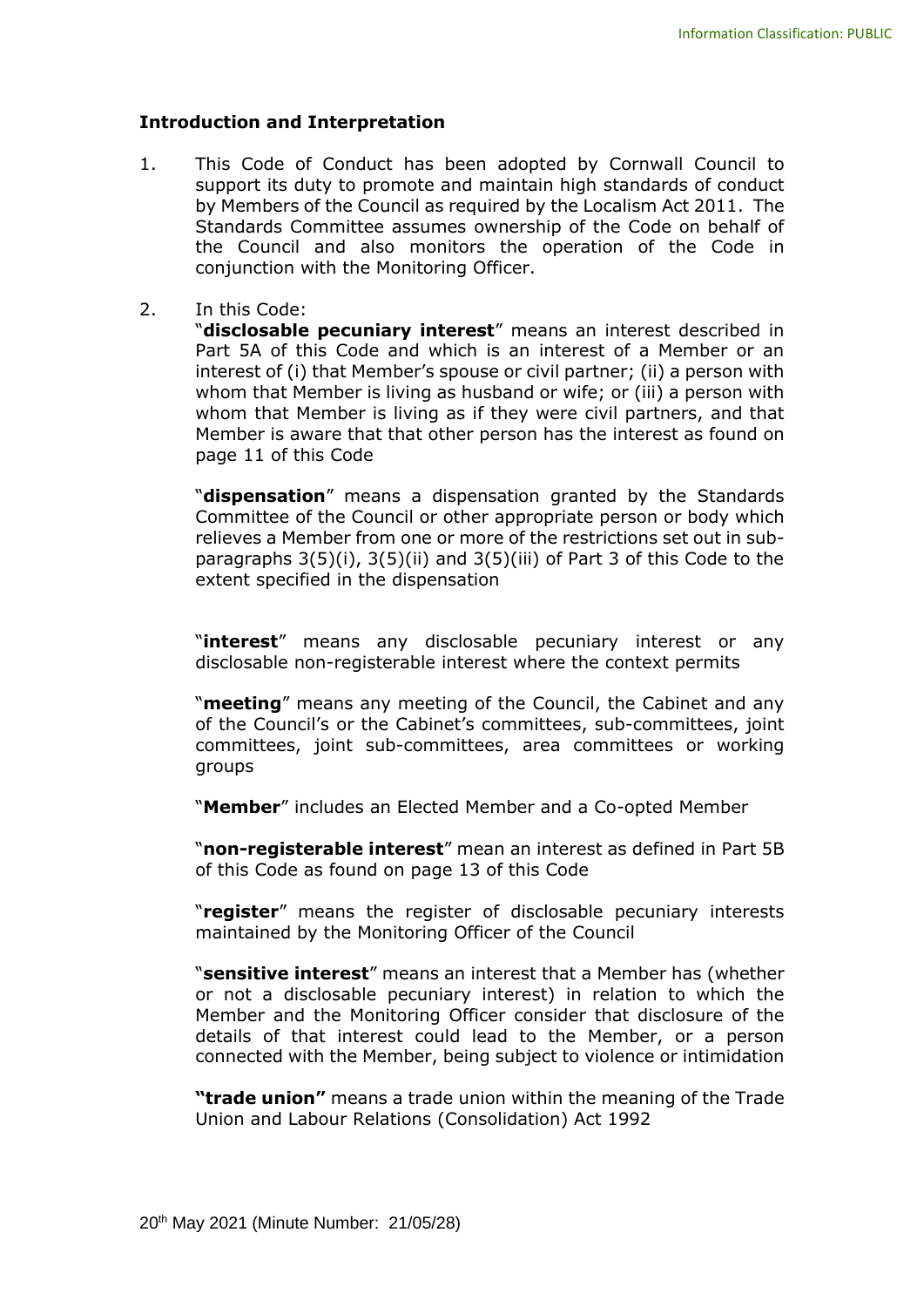- 3. This Code is arranged as follows:
	- Part 1 Application of the Code of Conduct
	- Part 2 General obligations
	- Part 3 Registering and declaring interests
	- Part 4 Sensitive interests
	- Part 5A Pecuniary interests
	- Part 5B Non-registerable interests.

#### **Part 1 – Application of the Code of Conduct**

- 1.1 This Code applies to you as a Member of the Council.
- 1.2. This Code should be read together with the preceding general principles of public life.
- 1.3. It is your responsibility to comply with the provisions of this Code.
- 1.4 Subject to paragraphs 1.5 and 1.6 of this Code, you must comply with this Code whenever you:
	- (a) conduct the business of the Council, which in this Code includes the business of the office to which you have been elected or appointed; or
	- (b) act, hold yourself out as acting or conduct yourself in such a way that a third party could reasonably conclude that you are acting as a representative of the Council or use knowledge you could only have obtained in your role as a representative of the Council

and references to your official capacity are construed accordingly.

- 1.5 Where you act as a representative of the Council:
	- (a) on another authority which has a Code of Conduct, you must, when acting for that other authority, comply with that other authority's Code of Conduct; or
	- (b) on any other body, you must, when acting for that other body, comply with this Code of Conduct, except and insofar as it conflicts with any lawful obligations to which that other body may be subject.
- 1.6 Where you are also a member of an authority other than the Council you must make sure that you comply with the relevant Code of Conduct depending on which role you are acting in. Your conduct may be subject to more than one Code of Conduct depending on the circumstances. Advice can be sought from the Monitoring Officer or one of his team.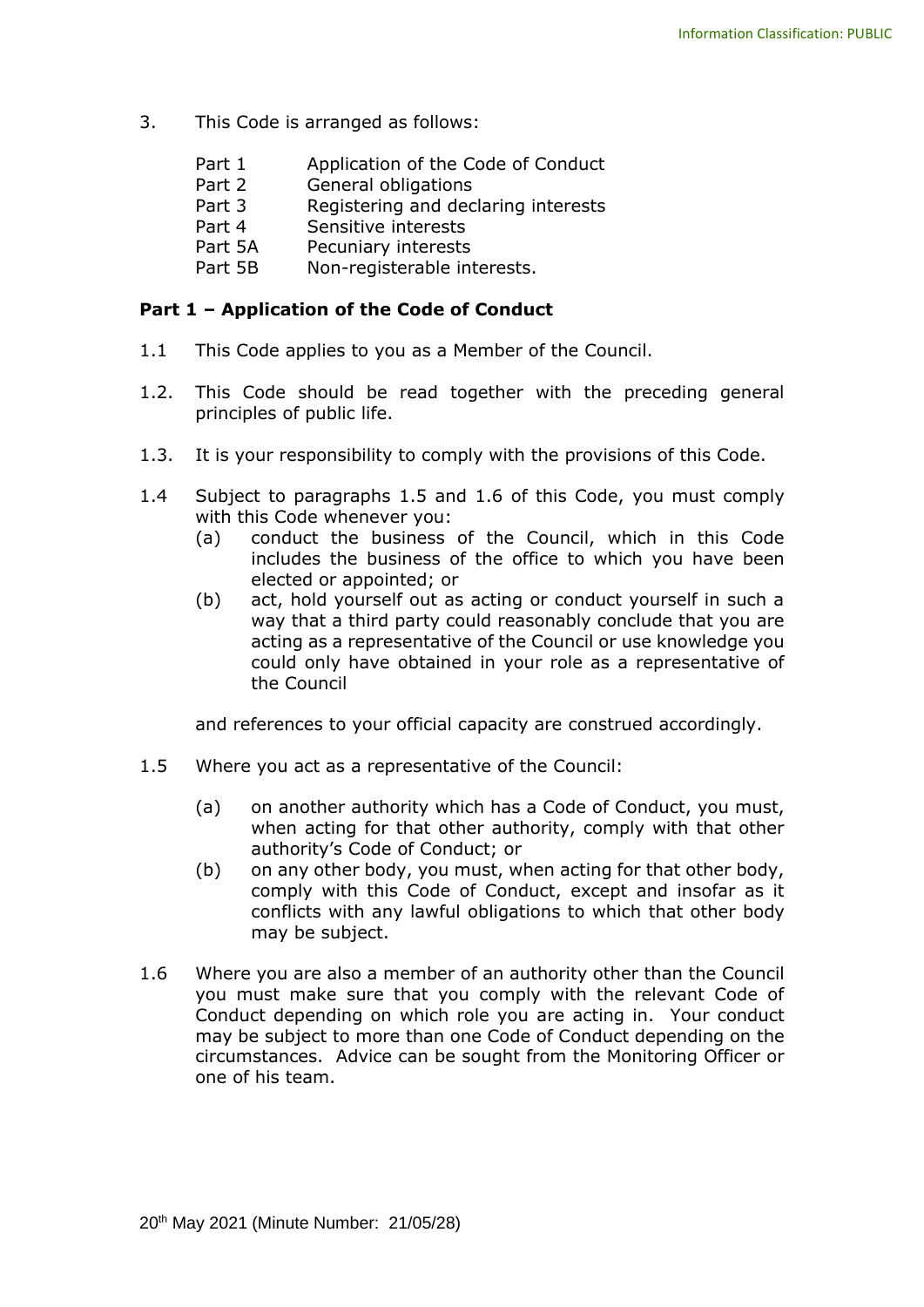#### **Part 2 – General obligations**

- 2.1 You must treat others with respect.
- 2.2 You must not treat others in a way that amounts to or which may reasonably be construed as unlawfully discriminating against them.
- 2.3 You must not bully or harass any person.
- 2.4 You must not intimidate or attempt to intimidate others.
- 2.5 You must not conduct yourself in a manner which is contrary to the Council's duty to promote and maintain high standards of conduct by Members.
- 2.6 You must not accept any gifts or hospitality that could be seen by the public as likely to influence your judgement and you are responsible for declaring all gifts and hospitality received over the value of £50 from a single source in one year, either in the form of a single gift or as a cumulative total. You also must register any gifts or gifts or hospitality over £50 within 28 days of receiving either the gift or hospitality.
- 2.7 You must not do anything which compromises or is likely to compromise the impartiality of those who work for or on behalf of the Council.
- 2.8 You must not disclose information given to you in confidence by anyone, or information acquired by you which you believe, or ought reasonably to be aware, is of a confidential nature, except where –
	- (i) you have the consent of a person authorised to give it;
	- (ii) you are required by law to do so;
	- (iii) the disclosure is made to a third party for the purpose of obtaining professional advice provided that the third party agrees in writing not to disclose the information to any other person before the information is provided to them; or
	- (iv) the disclosure is
		- (a) reasonable and in the public interest; and
		- (b) made in good faith; and
		- (c) in compliance with the reasonable requirements of the authority, which requirements must be demonstrable by reference to an adopted policy, procedure or similar document of the Council or evidenced by advice provided by the Monitoring Officer or his nominee.
- 2.9 You must not prevent or attempt to prevent another person from gaining access to information to which that person is entitled by law.
- 2.10 You must not conduct yourself in a manner which could reasonably be regarded as bringing your office or the Council into disrepute.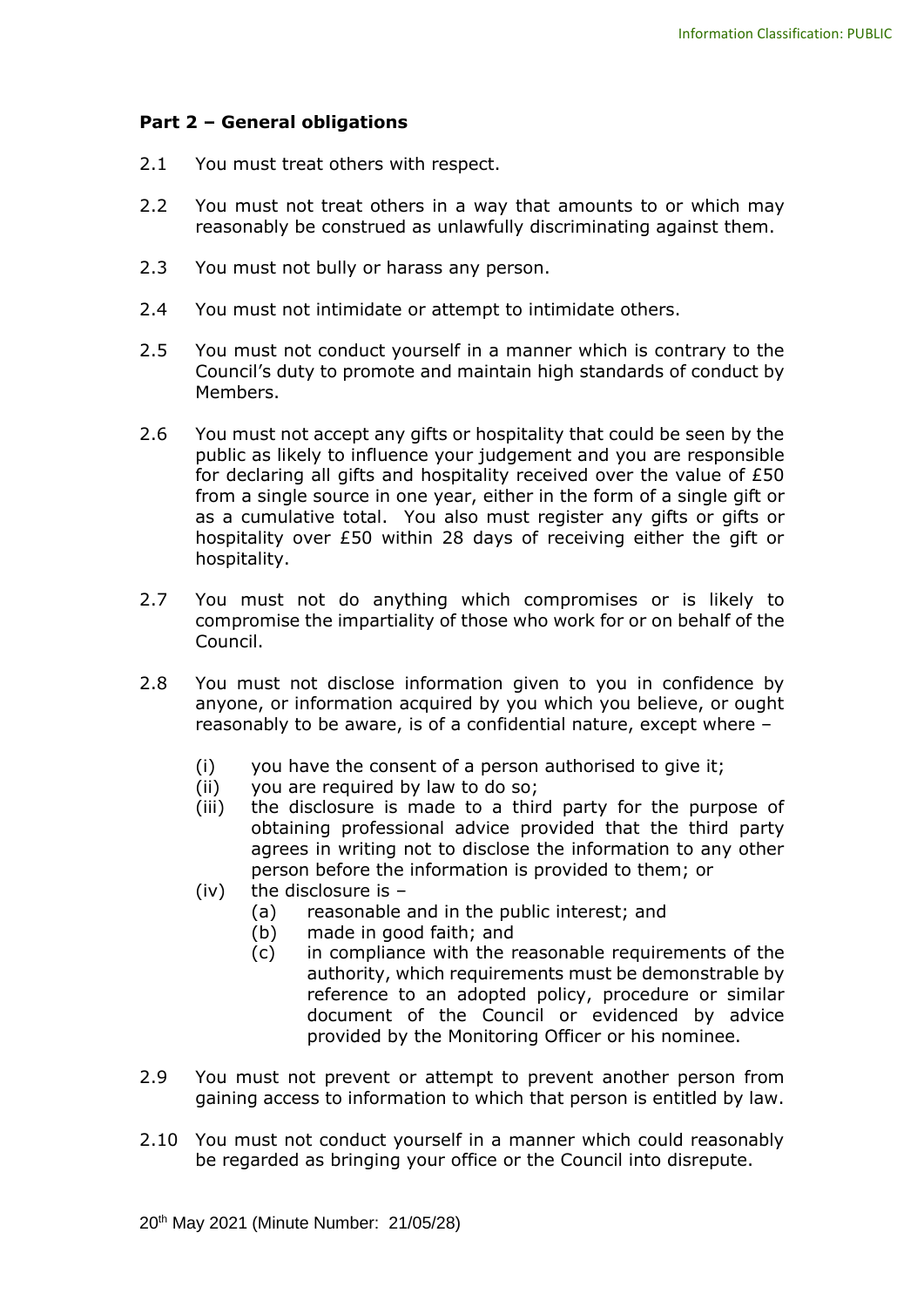- 2.11 You must not use or attempt to use your position as a Member of the Council improperly to confer on or to secure for yourself or any other person an advantage or disadvantage.
- 2.12 You must when using or authorising the use by others of the resources of the Council:
	- (i) have the prior formal permission of the Council;
	- (ii) act in accordance with the reasonable requirements of the Council;
	- (iii) ensure that such resources are not used improperly for political purposes (including party political purposes); and
	- (iv) have regard to any statutory or other requirements relating to local authority publicity.
- 2.13 You must not authorise the use of the Council's resources by yourself or any other person other than by your participation in a formal decision made at a meeting and in accordance with the Council's standing orders or other procedural rules.
- 2.14 You must give reasons for all decisions in accordance with any statutory requirements and any reasonable additional requirements imposed by the Council.
- 2.15 When reaching decisions on any matter you must have regard to any relevant advice provided to you by the Council's Proper Officer, RFO or Monitoring Officer.
- 2.16 You must comply with the requirements of the Monitoring Officer in assisting with any assessment or investigation relating to an alleged breach of the Code of Conduct and comply with any sanction that is imposed upon you for breaching the Code of Conduct.
- 2.17 You must complete Code of Conduct training within 6 months of taking office and then must attend refresher training every 2 years if practicable or as required by the Monitoring Officer. This training can be held virtually.

#### **Part 3 – Registering and declaring interests and withdrawal from meetings**

- 3.1 The provisions of this Part of this Code are subject to the provisions of Part 4 of this Code relating to sensitive interests.
- 3.2 Within 28 days of becoming a Member you must notify the Council's Monitoring Officer of any disclosable pecuniary interest that you have and your membership of any trade union(s) at the time of giving the notification.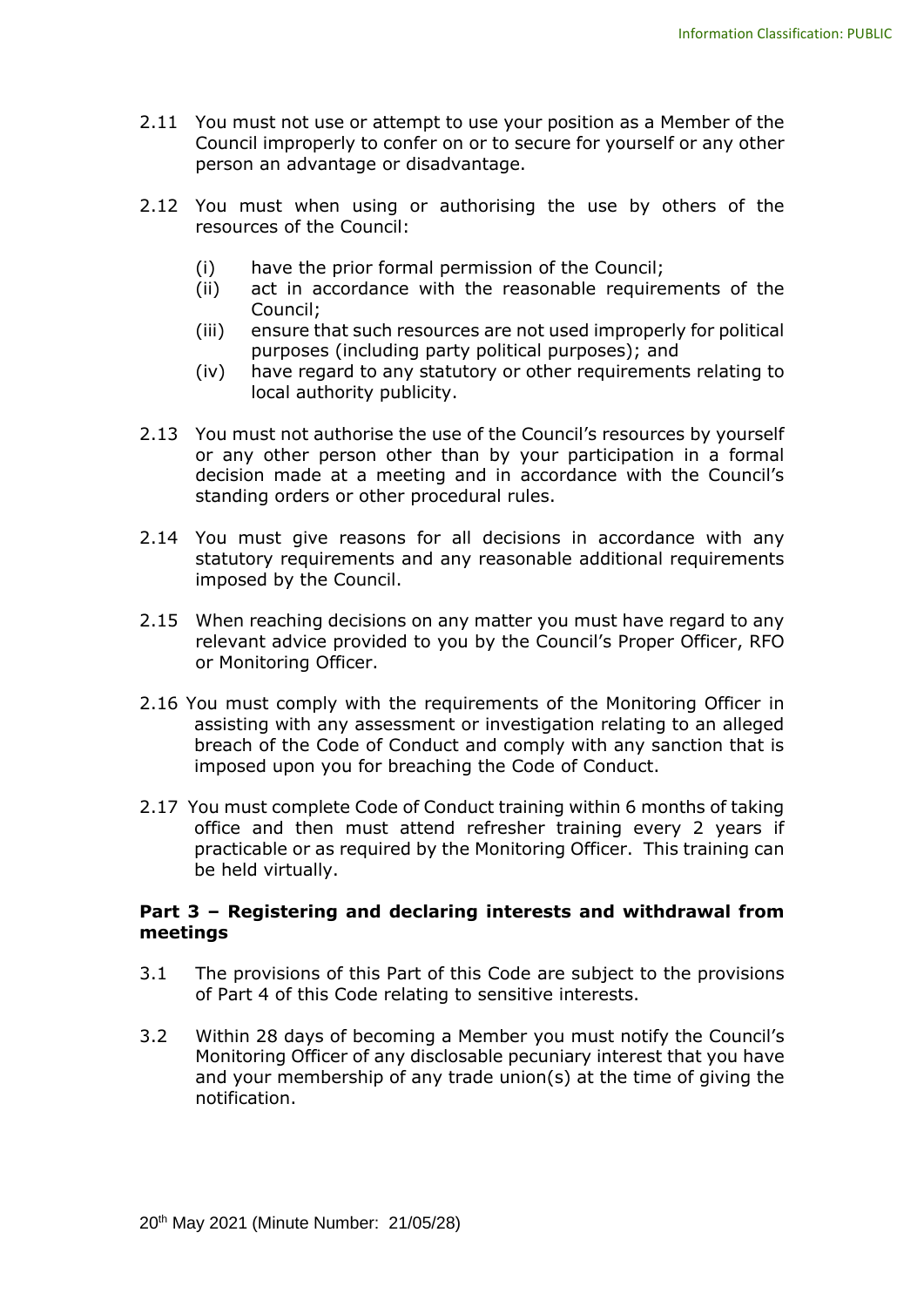- 3.3 Where you become a Member as a result of re-election or your cooption being renewed you need only comply with paragraph 3.2 of this Code to the extent that your disclosable pecuniary interests and your trade union membership(s) are not already entered on the register at the time the notification is given.
- 3.4 You are not required to notify non-registerable interests to the Monitoring Officer for inclusion in the register.
- 3.5 If you are present at a meeting and you are aware that you have a non-registerable interest, a disclosable pecuniary interest or an interest by virtue of any trade union membership in any matter being considered or to be considered at the meeting you must disclose that interest to the meeting if that interest is not already entered in the register and, unless you have the benefit of a current and relevant dispensation in relation to that matter, you must:
	- (i) not participate, or participate further, in any discussions of the matter at the meeting;
	- (ii) not participate in any vote, or further vote, taken on the matter at the meeting; and
	- (iii) remove yourself from the meeting while any discussion or vote takes place on the matter, to the extent that you are required to absent yourself in accordance with the Council's standing orders or other relevant procedural rules.
- 3.5A Where a Member has a non-registerable interest in a matter to which paragraph 3.5 relates that does not benefit from a valid dispensation and that interest arises only from the Member's participation in or membership of a body whose objects or purposes are charitable, philanthropic or otherwise for the benefit of the community or a section of the community the Member may with the permission of the Chairman of the meeting or until such time as the Chairman directs the Member to stop, address the meeting to provide such information as they reasonably consider might inform the debate and decision to be made before complying with paragraphs 3.5(i), (ii) and (iii).
- 3.6 If a disclosable pecuniary interest or any membership of a trade union to which paragraph 3.5 relates is not entered in the register and has not already been notified to the Monitoring Officer at the time of the disclosure you must notify the Monitoring Officer of that interest within 28 days of the disclosure being made at the meeting.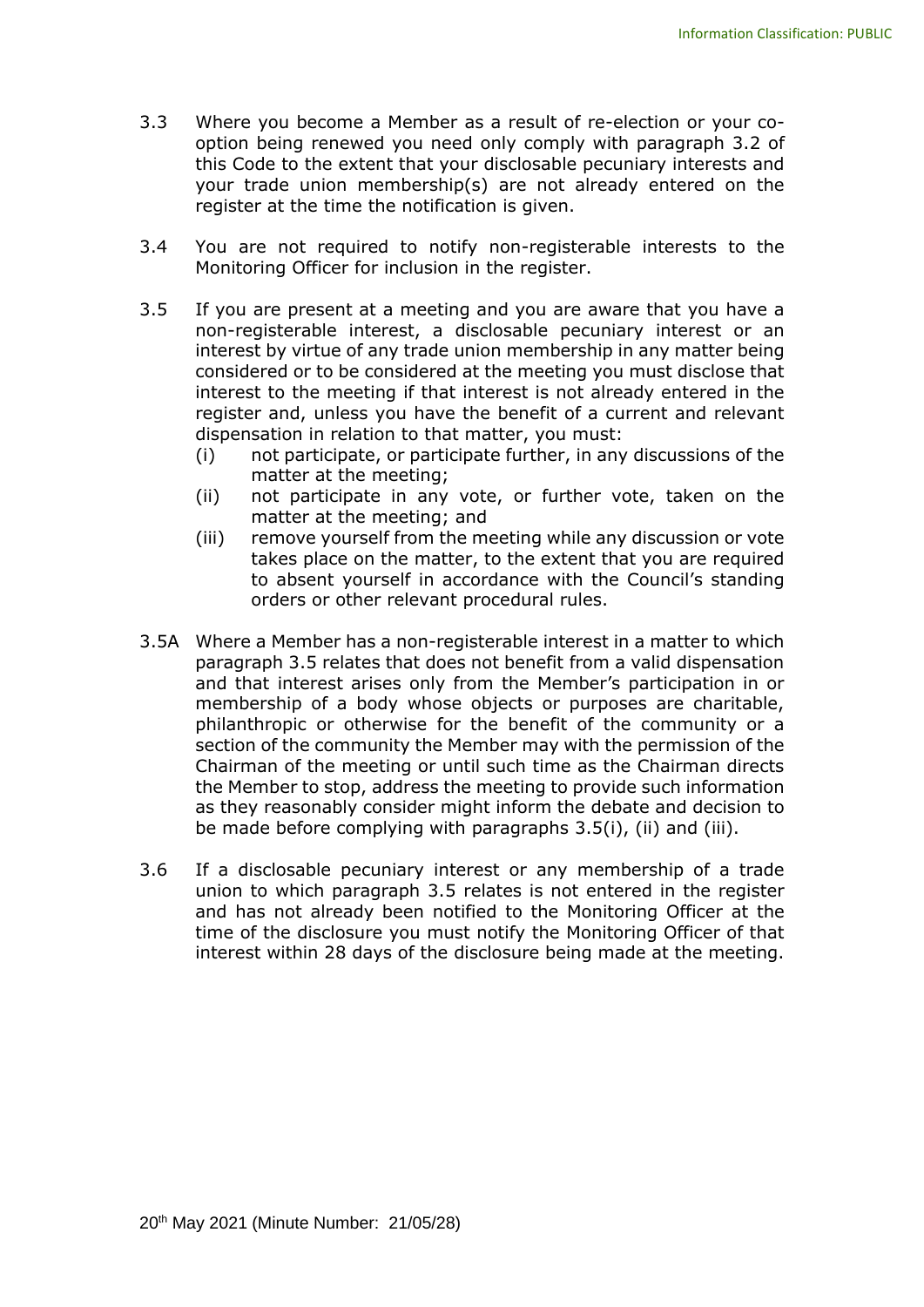- 3.7 Where you are able to discharge a function of the Council acting alone and you are aware that you have a non-registerable interest, a disclosable pecuniary interest or an interest by virtue of any trade union membership(s) in a matter being dealt with, or to be dealt with, by you in the course of discharging that function you must :
	- (i) not take any steps, or any further steps, in relation to the matter (except for the purpose of enabling the matter to be dealt with otherwise than by you); and
	- (ii) if the interest is a disclosable pecuniary interest or membership of a trade union, notify the Monitoring Officer of that interest within 28 days of becoming aware of the interest if the interest is not entered in the register and has not already been notified to the Monitoring Officer.
- 3.8 Within 28 days of becoming aware of any new disclosable pecuniary interest or trade union membership, or change to any disclosable pecuniary interest or trade union membership already registered or notified to the Monitoring Officer, you must notify that new interest or the change in the interest to the Monitoring Officer.
- 3.9 All notifications of disclosable pecuniary interests and trade union membership to the Monitoring Officer, excepting those made verbally at meetings, must be made in writing.
- 3.10 You must notify the proper officer of your Council in writing of the detail of all disclosable pecuniary interests that are notified or confirmed to the Monitoring Officer.

#### **Part 4 – Sensitive interests**

- 4.1 Members must notify the Monitoring Officer of the details of sensitive interests but the details of such interests shall not be included in any published version of the register.
- 4.2 The requirement in paragraph 3(5) of Part 3 of this Code to disclose interests to meetings shall in relation to sensitive interests be limited to declaring the existence of an interest and the detail of the interest need not be declared.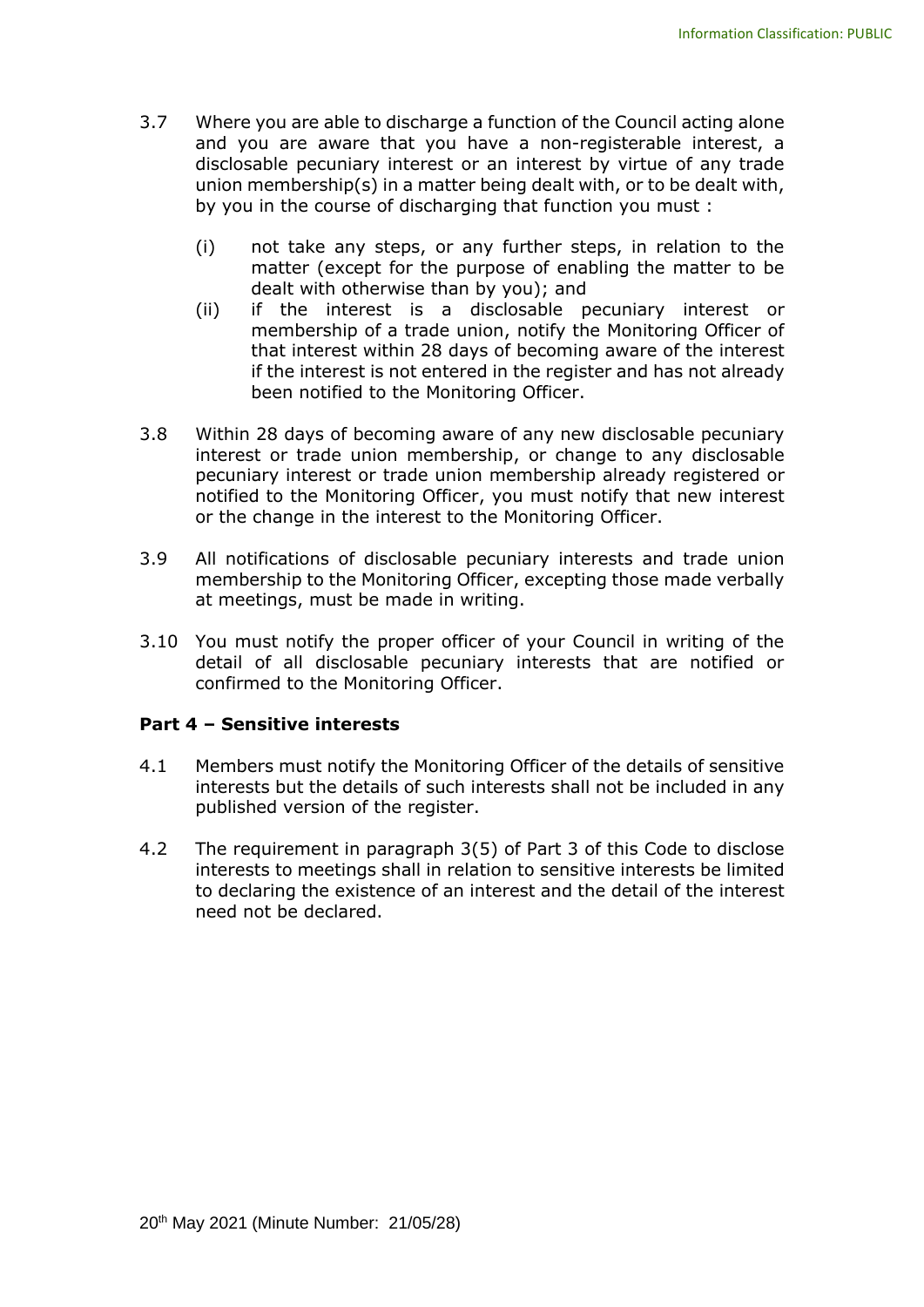## **Part 5A – Disclosable Pecuniary Interests**

In this Part of the Code the expressions in the middle column have the meanings attributed to them in the right hand column

| (a)(i)   | "body in which the<br>relevant<br>person<br>has a beneficial<br>interest" | means a firm in which the relevant person<br>is a partner or a body corporate of which the<br>relevant person is a director or in the<br>securities of which the relevant person has<br>a beneficial interest                                                                         |
|----------|---------------------------------------------------------------------------|---------------------------------------------------------------------------------------------------------------------------------------------------------------------------------------------------------------------------------------------------------------------------------------|
| (a)(ii)  | "director"                                                                | includes a member of the committee of<br>management of an industrial and provident<br>society                                                                                                                                                                                         |
| (a)(iii) | "land"                                                                    | includes an easement, servitude, interest,<br>or right over land which does not carry with<br>it a right for the relevant person (alone or<br>jointly with another) to occupy the land or<br>to receive income                                                                        |
| (a)(iv)  | "relevant<br>authority"                                                   | means the authority of which you are a<br>member                                                                                                                                                                                                                                      |
| (a)(v)   | "relevant person"                                                         | means you, your spouse or civil partner, a<br>person with whom you are living with as<br>husband and wife or a person with whom<br>you are living with as if you are civil partners                                                                                                   |
| (a)(vi)  | "securities"                                                              | means shares, debentures, debenture<br>stock, loan stock, bonds, units of a collective<br>investment scheme within the meaning of<br>the Financial Services and Markets Act 2000<br>and other securities of any description,<br>other than money deposited with a building<br>society |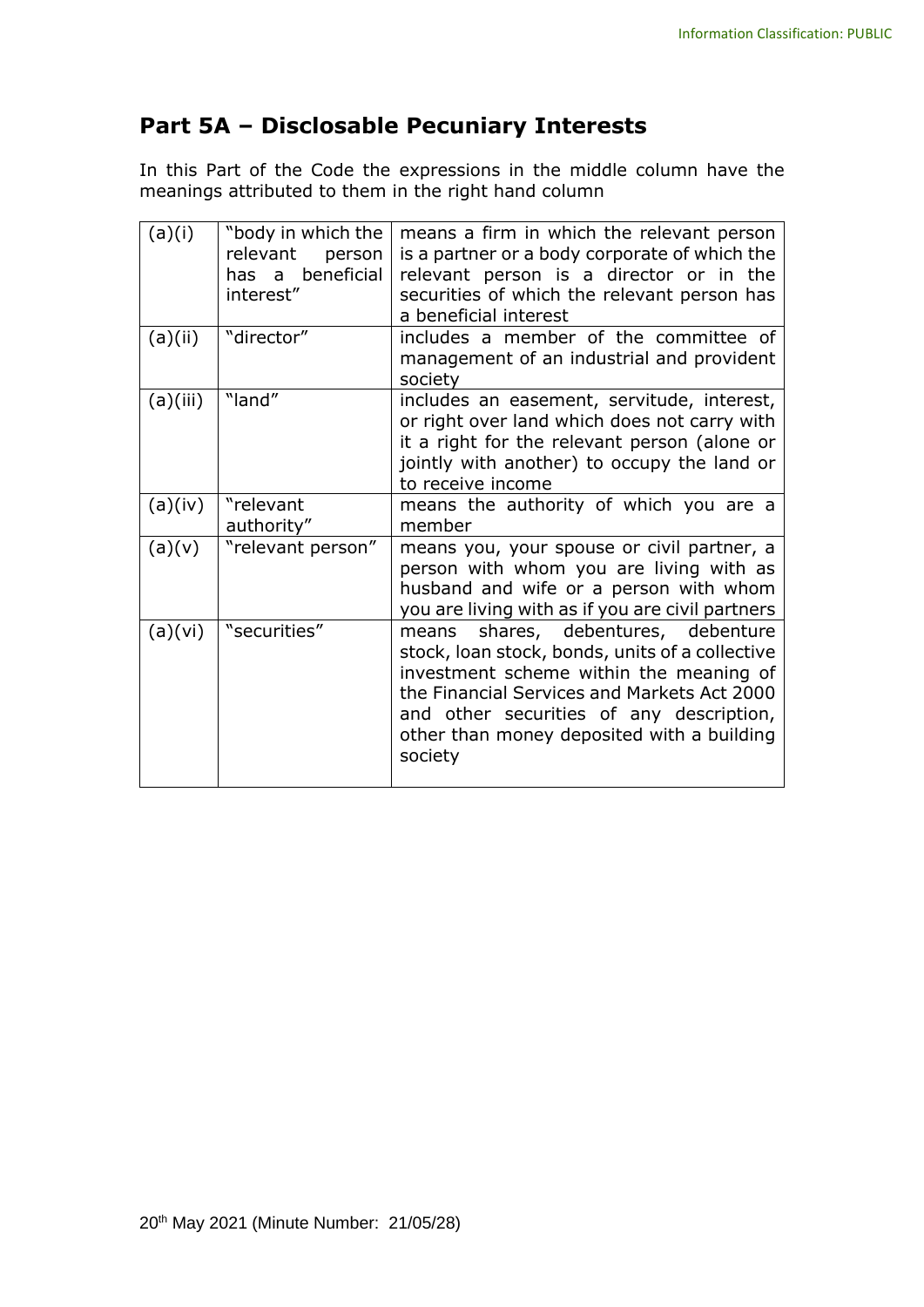The following table sets out the disclosable pecuniary interests that have been prescribed by the Secretary of State for the purposes of the Code of Conduct and the Localism Act, 2011.

| Interest |                                                            | Description                                                                                                                                                                                                                                                                                                                                                                                                                                                                                                                                                                                     |
|----------|------------------------------------------------------------|-------------------------------------------------------------------------------------------------------------------------------------------------------------------------------------------------------------------------------------------------------------------------------------------------------------------------------------------------------------------------------------------------------------------------------------------------------------------------------------------------------------------------------------------------------------------------------------------------|
| (b)(i)   | Employment,<br>office, trade,<br>profession or<br>vocation | Any employment, office, trade, profession or<br>vocation carried on for profit or gain                                                                                                                                                                                                                                                                                                                                                                                                                                                                                                          |
| (b)(ii)  | Sponsorship                                                | Any payment or provision of any other<br>financial benefit (other than from<br>the<br>relevant authority) made or provided within<br>the relevant period in respect of any<br>expenses incurred by you in carrying out<br>your duties as a member, or towards the<br>election expenses of you. This includes any<br>payment or financial benefit from a trade<br>union(as defined above)                                                                                                                                                                                                        |
| (b)(iii) | Contracts                                                  | Any contract which is made between the<br>relevant person (or a body which in which<br>the relevant person has a beneficial interest)<br>and the relevant authority under which<br>goods and services are to be provided or<br>works are to be executed and which has not<br>been fully discharged                                                                                                                                                                                                                                                                                              |
| (b)(iv)  | Land                                                       | Any beneficial interest in land which is within<br>the area of the relevant authority                                                                                                                                                                                                                                                                                                                                                                                                                                                                                                           |
| (b)(v)   | Licences                                                   | Any licence (alone or jointly with others) to<br>occupy land in the area of the relevant<br>authority for a month or longer                                                                                                                                                                                                                                                                                                                                                                                                                                                                     |
| (b)(vi)  | Corporate<br>tenancies                                     | Any tenancy where, to your knowledge, the<br>landlord is the relevant authority and the<br>tenant is a body in which the relevant person<br>has a beneficial interest                                                                                                                                                                                                                                                                                                                                                                                                                           |
| (b)(vii) | Securities                                                 | Any beneficial interest in securities of any<br>body where that body, to your knowledge,<br>has a place of business or land in the area<br>of the relevant authority and either the total<br>nominal value of the securities exceeds<br>£25,000 or one hundredth of the total of the<br>issued share capital of that body, or if the<br>share capital of that body is of more than<br>one class the total nominal value of the<br>shares in any one class in which the relevant<br>person has a beneficial interest exceeds one<br>hundredth of the total issued share capital<br>of that class |